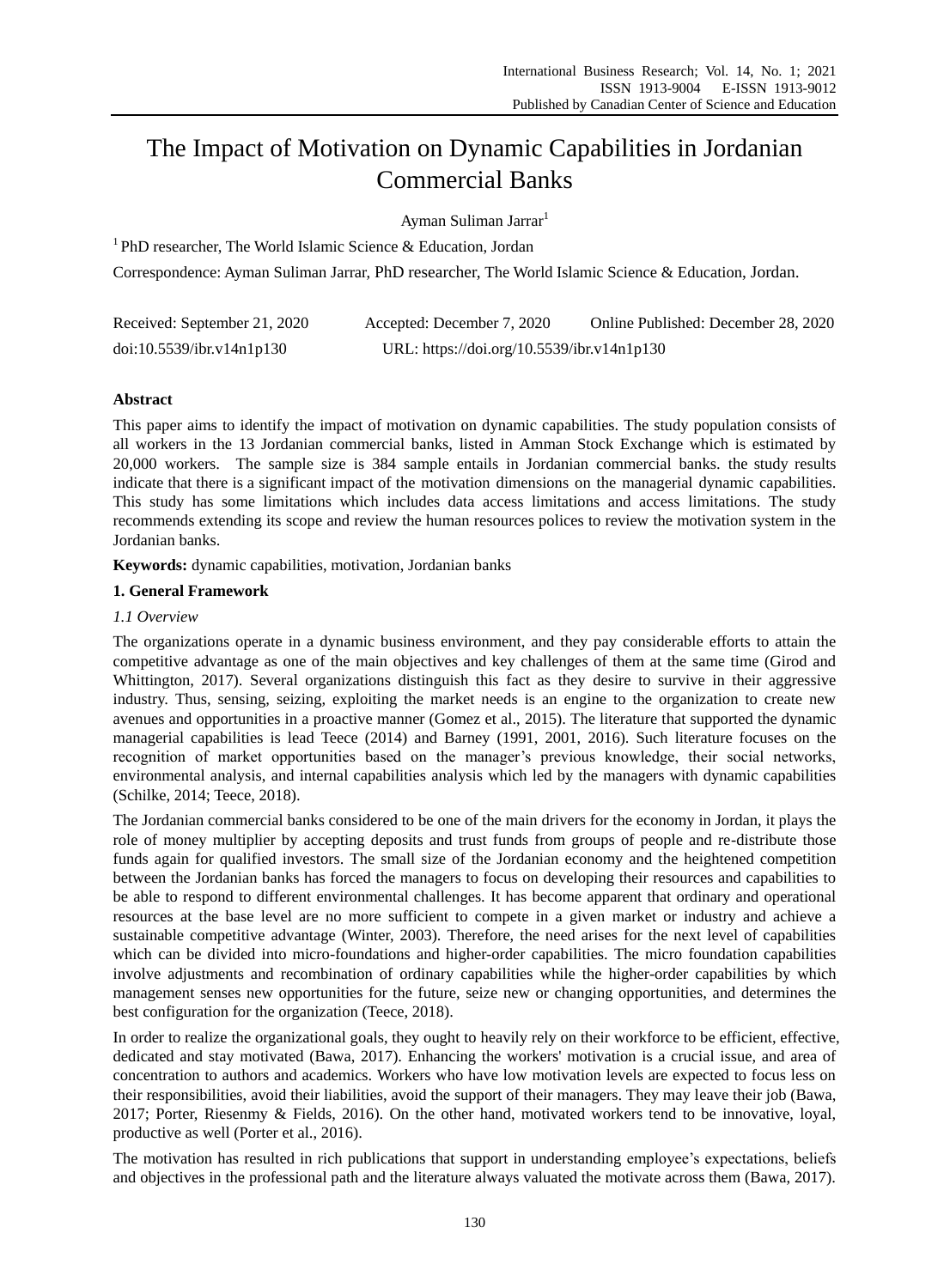Identifying the drivers that impact motivation behaviour is one of the biggest challenges faced by organizations (Sulaiman et al., 2014). Several motivational theories discussed to justify the indirect or the direct influence of the motivation (Sulaiman et al., 2014; Porter et al., 2016).

One of the methods to recreate and extend and upgrade dynamic capabilities is through staffing, training and development and developing employee's awareness how to contribute in building competitive advantage (Johnson, Whittington, Scholes, Angwin and Regnér, 2017). Still, the mean stream of the motivation theories depends on the Western viewpoints of needs. Thus, this study will provide an empirical study from the Middle East and investigate the impact of the needs of achievement motivation theory can help in building dynamic capabilities.

#### *1.2 Research Problem*

Dynamic capabilities in Jordanian commercial banks is their ability to renew and recreate their resources and capabilities to meet the demands of their changing environment, the threshold resources and capabilities those needed by Banks to compete in the market can barely provide competitive parity , while distinctive resources and capabilities can provide competitive advantage which might be temporary. Therefore, long term and sustainable competitive advantage can only be achieved through building dynamic capabilities through developing the three generic types of dynamic capabilities (sensing, seizing, and reconfiguring) which can be acquired or developed internally or externally through outsourcing.

The dynamic capabilities have micro foundations in people behavior within the organizations such as how decisions are made, personal relationships, beliefs and entrepreneurial skills and culture within an organization. Therefore, this study will examine the building of dynamic capabilities in the Jordanian commercial banks withs its dimensions (Sensing, Seizing and reconfiguring) and the impact of motivation with its dimensions "Need for achievement, Need for power and Need for affiliation" on building the dynamic capabilities in Jordanian commercial Banks. According to the above, the research question can be phrased as follows:

What is the Impact of Motivation on Dynamic capabilities in the Jordanian commercial banks?

#### *1.3 Research Importance*

Even that the motivation is not a contemporary issue to management literature, however, it is still resulting in many academic publications and empirical research due to its value and contribution to the organizational success, employee's performance, and employee's attuited. Further, the extents of motivation correlate with building the dynamic capabilities in the Jordanian commercial banks as per the context of this study. The theoretical position of this research is in responding to the gaps in the literature and recommendations shaped by researchers about the future research concerning the variables of interest, namely, motivation, and dynamic capabilities. For instance, the study of Pett and Wolff (2017) stated that future studies ought to expand on their work by including other regions and different countries rather than the USA because the self-motivation and dynamic capabilities topic is comparatively new given the recent regionalization across many countries, especially in the emerging markets. Also, they recommended to use other instruments and approach as they applied their study on the SMEs.

The study of Marques, Marques, Ferreira & Ferreira (2019). Also confirmed the need of applying their study on other countries and institutions rather than the hospitals in Portugal. Accordingly, this study will improve the knowledge about the dynamic capabilities and if it is affected by the motivation. Up to researcher's limits of knowledge, this study will be a pioneer study that will investigates the same topic in Jordan, so, it will help future research to enrich the academic work in Jordan as it will be a baseline to their work. Further, it will contribute to the strategic management literature and the organization behavior literature as it will clarify if employee motivation is one of the main determinants to building Dynamic capabilities in organizations.

The practical importance of this research is in the prospects of management leadership in the Jordanian commercial banks of using the outcome of this research to understand the significance role of motivation on the performance and productivity of employees and how this can be attributed to building the dynamic capabilities that is needed by managers to achieve a sustainable competitive advantage. Accordingly, it will motivate the managers in the banking sector to pay more attention, preserve the equality and expand the spending on the motivation programs, which can be by promotion, pay, recognition or even training, as this will lead managers to build and expand dynamic capabilities which can sense, seize and reconfigure the resources they have in support of the banks. Thus, attain better performance, competitive advantage, and sustainability.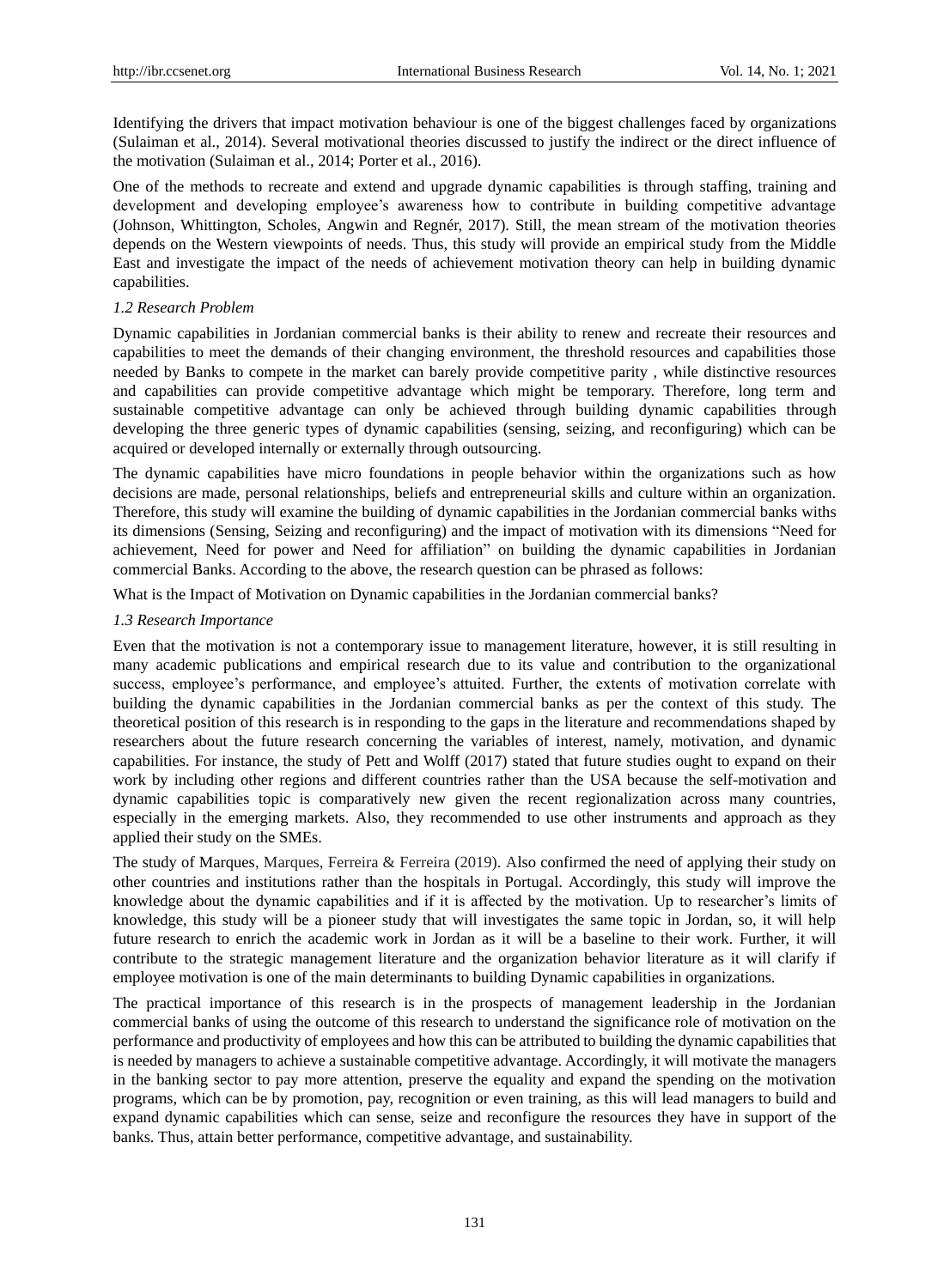## **2. Literature Review and Hypothesis Development**

### **The Meaning of Motivation**

The "word motivation was coined from the Latin word "movere" that means to run. Also, it is involved with why people perform in specific ways. Thus, motivation is a fuel that drives people to accomplish their aims and objectives. In truth", without these fuels, humans will be indolent (Deci & Ryan, 2010). In this understanding, motivation is not what the company does to workers but preferably the urge that issues from the worker (Byars & Rue, 2002; Deci & Ryan, 2010). The company simply requires generating the conditions or setting that would cause out motivation.

Many modern authors have further defined the concept of motivation. Generally, it is defined as a driving force that initiates and directs behavior. In other words, Anderman, 2020 said that the "motivation is a kind of internal energy which drives a person to do something in order to achieve something".

Boachie-Mensah (2006) referred to motivation as "the willingness of an individual to respond to organizational requirements in the short run. He further pointed out that motivation causes people to make choices from the available alternatives, about how best to allocate their energy and time".

Kreitner & Kiniciki, (2006) "Motivation is further defined as the psychological process that causes the arousal, direction and persistence of voluntary actions that are goal directed" (Kreitner & Kiniciki, 2006). Daft (2006) the motivation is "an internal force but also external or both forces that trigger actions that persist until a certain goal is achieved. A goal is the satisfaction of a need or needs and this need is the difference between the desired state and the actual state".

Staff motivation "has shifted crucial to employee behavior, including loyalty, engagement and job performance" (Bateman & Snell 2007). Motivation is defined as "those internal and external forces that trigger actions that persist until a certain goal is achieved" (Daft, 2006). In business, these triggers of behavior are different needs that workers are attempting to satisfy through different intrinsic and extrinsic rewards they get at work (Acquah, 2017). Ryan & Deci (2010) registered that feelings of support and feelings of freedom must co-occur to achieve high levels of intrinsic motivation.

#### **Achievement Motivation Theory**

The concept of achievement in terms of motivation was from Atkinson (1964) as referenced by Acquah, 2017 who defined it "as the comparison of performances with others and against certain standard activities". "Accomplishment motivation is a drive to excel in learning tasks combined with the capacity to experience tried in accomplishment". McClelland and Atkinson were the leading scholars to focus on the achievement motivation context. For McClelland, Atkinson and for the study of Clark and Lowell, (1953), which is also referenced by Acquah, 2017 "people strive for perfection in a field to achieve and not for some reward are supposed to have a great need for achievement. These needs have been identified as n-achievement for convenience".

Anderman, 2020 recommended that achievement motivation is a compound of two personality variables: the tendency to approach success and the tendency to avoid failure. Biegge and Hunt (1980) as referenced by Acquah, 2017 defined achievement motivation as "the drive to work with diligence and vitality, to always steer toward targets, to obtain dominance in challenging and challenging tasks and create a sense of achievement as a result". This description entails three elements: the stimulations of personal abilities, consistent struggles with drive and obtaining of a feeling of satisfaction.

#### **Need for Achievement**

McClelland et al. (1958) "explained the need for achievement as the master in competition with exceptional standards of excellence". This meaning presupposes that the goals of an individual is to be victorious in terms of racing with some example of excellence. The person may fail to accomplish this goal, but the concern over the specification of quality yet permits one to identify the purpose required as an attainment goal. Acquah, 2017 "described that competitions with a pattern of excellence were most striking when an individual was in immediate struggle with somebody else". However, "it can additionally be apparent in the concern for how well one individual completes a task, irrespective of how a name else is making. It can be understood from the various interpretations that workers with high-level achievement needs seek to do extremely well in their work and enjoys the recognition of their efforts. They attend to avoid situations where there is only a small gain while also withdrawing high-risk situations where negligence is a possibility".

# **Need for Power McClelland (1961)**

The Need for Power is defined as the need for power as a "concern with the control of the means of influencing a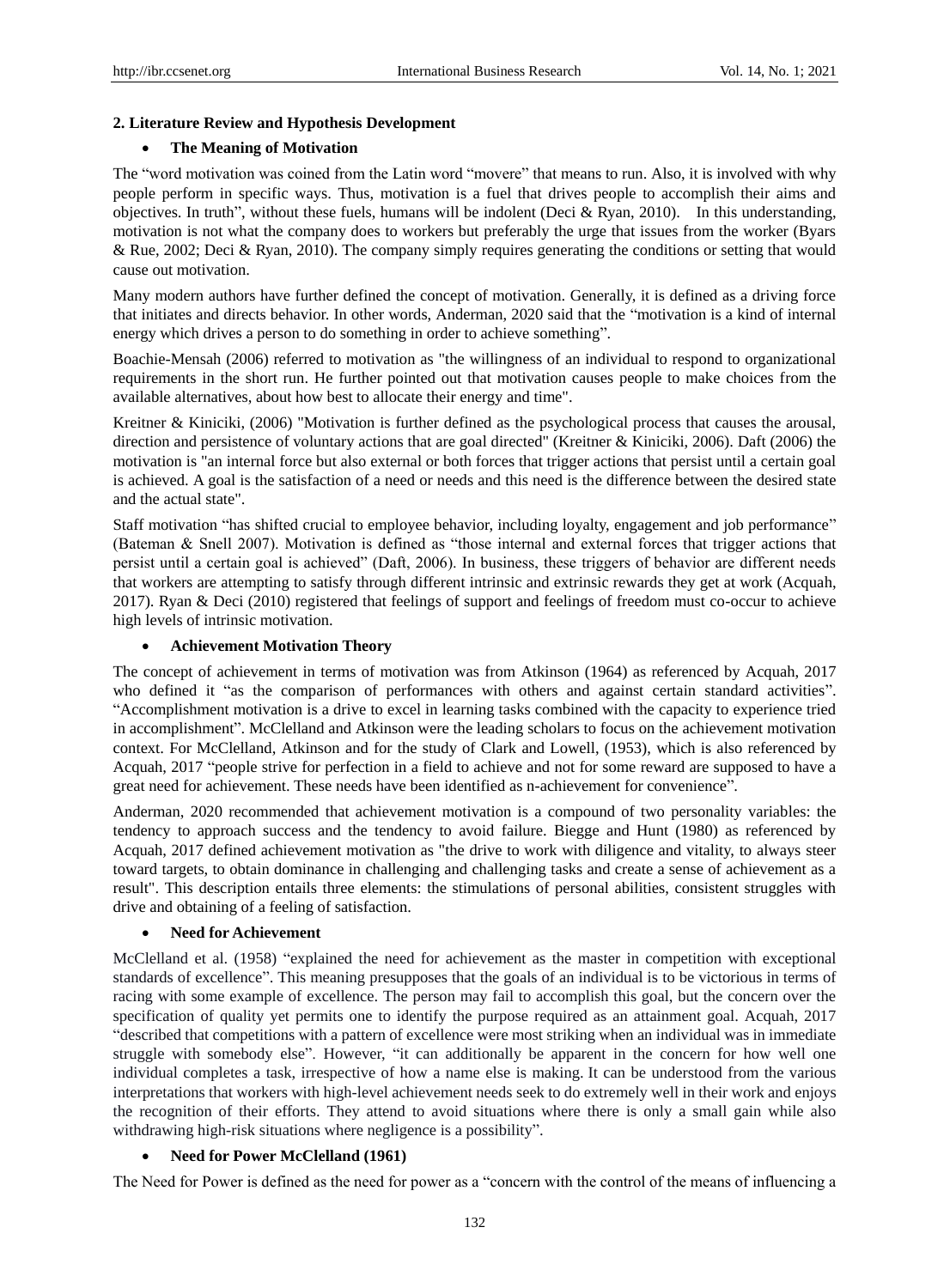person" (p. 167). Lussier and Achua (2007) defined it as "the unconscious concern for influencing others and seeking positions of authority" (p. 42). Further, Daft (2008), stated that the need for power "is the desire to influence or control others, being responsible to others, and having authority over others".

Naturally, "people who demonstrate the need for power have a passion for being influential and require to create an impact. McClelland maintained that a person's need for power is one of two characters, namely, individual and institutional. Those who require personal power want to lead others. Persons who want institutional power (i.e., social power) want to make the efforts of others to promote the goals of an organisation. Supervisors with a great need for functional power tend to be more efficient than these with a high need for personal power" (Acquah, 2017).

# **Need for Affiliation**

McClelland (1961) "stated that the need for affiliation is establishing, maintaining, or restoring a positive affective relationship with another person and this relationship is most adequately described by the word friendship" (p. 160). Therefore, "the need for affiliation is the unconscious concern for developing, maintaining, and restoring close personal relationships" (Lussier & Achua, 2007, p. 43). Daft (2008) "defined the need for affiliation as the desire to form close personal relationships, avoid conflict, and establish warm friendships" (p. 233)". (Okorley, 2010) "added in "individuals who demonstrate the need for affiliation are seeking interactions with other people and are social".

# **Managerial Dynamic Capabilities**

In the last few decades, field specialists, researchers, experts, and academics have laid marvelous efforts in introducing and investigating the managerial dynamic capabilities as a quite modern concept in the strategic management field. They have landed on one ground when they come to agree on a standardized baseline of it. It was defined as a set of abilities that can assess the managers to invent, amend and then extend the ways in which organizations making improve (Teece, 2018). Accordingly, the dynamic capabilities are stress on demonstrating the creation of competitive advantage by effectively sensing, reading, analyzing, exploiting and adapting to the dramatically changing business environments. In other simpler words, organizations that have managers with noticeable dynamic capabilities will feel conspicuous changes in the quality of decisions, the realism of strategic changes implementation, and the boosting in the organizational performance (Barney, 2017).

Reading and understanding the environmental dynamism and overall directions is not an option anymore to those who wish to survive and grow. Thus, organizations need to draw their long-term strategies about the stability and the growth in terms of customers, market share, profitability, and expansion options. The internationalization is one of the majorly followed strategies due to many drivers including; markets similarities, liberalization, governmental, de-regulation, cost or competitiveness drivers (Dodgson, 2018). Furthermore, any organization can access international markets by one of four methods; exporting, franchising, whole owned subsidiary, or by joint ventures. Regardless of the elected motive and method, the organization shall critically evaluate and assess its internationalization readiness from a comprehensive standing point before proceeding on (Rosnan and Abdullah, 2018).

Historically, the dynamic managerial capabilities were originally obtained and derived from the resource-based view introduced by Barney in 1990s. Consequently, many researchers supported the assumption of the independent distribution of abilities and resources across organizational progress and equilibrium (e.g. Barney, 2001; Helfat and Peteraf, 2009). Following that, the dynamic capabilities view has divided into many areas over sorts of literature, the most well-known are the areas that emphasized on the process-oriented approach (e.g. Eisenhardt and Martin, 2000), the outcome-oriented approach (e.g. Teece et al. 1997) and then the resource reconfiguration approach (Peteraf et al., 2013).

As an extraordinary turning point, Teece, (2007) settled great works to develop the dynamic capabilities by combining them with a specific consequence like the prediction of a positive correlation between the of dynamic capabilities and competitive advantage actualization, besides the organizational success.

The most recently empirical evidence turned the studies to the application of "dynamic capabilities-based theory" in the multinational enterprise context (Teece, 2009). Yet, in 2018 types of research, the dynamic capabilities are yet a trending researching topic that is highly correlated to organizational change and strategic leadership.

In the same general frame, it is important to distinguish between the "ordinary" and the "dynamic" capabilities. The ordinary capabilities are mainly intended to permit the production of traditional and traditional products and services. Such abilities could be each owned or outsourced. The ordinary abilities originate from the skilful employment and assets in the business, compressing; the human capital, the processes, the plants, the intangible assets. Besides, they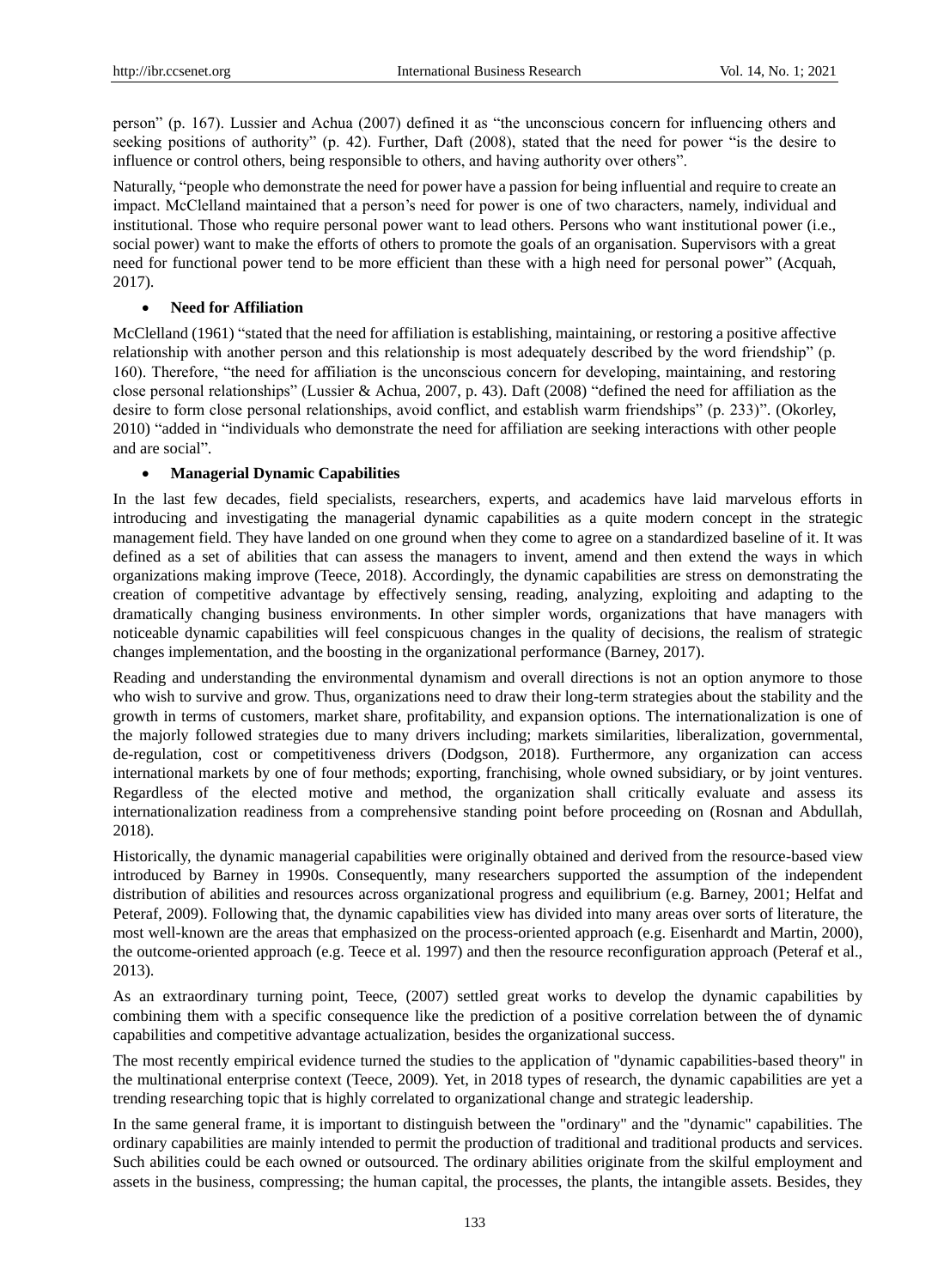cover the regulatory systems, compressing; the coordination to combine outside and in-house resources, the extent of knowledge in finishing the defined tasks. However, these capabilities would nevermore target the organizational growth or responses to any volatility in the market.

The managers' and enterprises' dynamic capabilities help their organizations to govern the methods which they build, integrate, and reconfigure the external and internal competencies to address all planned and unintended changing in the business environments (Sako and Chondrakis, 2017). The dynamic capabilities also come as a part of the managerial proficiencies of reading the environment and then developing the matching business models which, in turn, will address new opportunities and avoid threats. Basically, having promised and sturdy dynamic capabilities define the organizational capacity to adapt, innovate, and respond to the customer needs to have the advantage over rivals (Gomez et al., 2015).

Sensing, seizing, exploiting, and then turning the market gaps and needs into opportunities are highly influenced by the entrepreneurs and managers alertness to discover these chances in a proactive manner. These abilities are part of the "managerial dynamic capabilities" (Schilke, 2014). Many supportive debates in the same frame mentioned that the opportunities could not only be found, yet they are created. These academic debates also investigated more on how the entrepreneurialism and innovation can be originated, altered or customized to access new markets and nations (Teece, 2014). Also, it was settled that the creation and the recognition of market opportunities rely on the entrepreneur's individual traits including; the owned previous knowledge, the social networks, and finally the entrepreneurial own competences to understand the market alerts (Shane, 2000).

**Lakew, Woretaw, Tsega (2020)** aimed to investigate the impact of the reward practices on the employees' motivation who works in the banking sector in Ethiopia. The study sample entailed Bank of Abyssinia and Abay Bank in South Gondar Zone. The reward practices were operationalized as the benefit, benefit, training and working condition. Therefore, a self-administered questionnaire was used to collect the responses from a random sample of 203 respondents based on a Multistage sampling method. The result of the multiple regression variables showed that the recognition and the training and the payment have positive and significance on employee's motivation as the rf-value was significant and the model justified around 64% based on the  $R^2$  value.

**Alhamadi (2020)** tried to explain the influence of dynamic capabilities on organization performance in Qatar's ministry of finance. A complete census method used to collect data from top management of Qatar's ministry of finance. 160 respondents were administered through structured questionnaire. Data was analyzed through structural equation modeling (SEM). The findings of the study found that there is statistically significant influence of dynamic capabilities with its dimension sensing, seizing, and reconfiguring on organization performance. The researcher recommends that motivating employees to share knowledge to improve their work methods that would increase productivity and performance. The researcher also recommends managers to develop their employee's abilities to sense the changes in the environmental by providing proper training. In addition, the researchers recommend in future studies to expand the population of the study into other countries and populations and different business sectors to be able to generalize the findings. Finally, the researcher recommends examining the impact of dynamic capabilities on other dimensions other than organization performance as a competitive performance, innovation, behavior, and organization ambidexterity.

**Abazeed (2020)** investigated the Impact of strategic capabilities on organizational ambidexterity as one of the critical concerns to the banking sector. The population of this study entails 200 managers who work in Jordanian commercial banks. The return was 168 responses (84% return rate). For the data analysis, the study applied the SEM technique to test the main and sub hypotheses. The study result pointed out that the knowledge management mediates the association between the managerial, strategic capabilities and the organizational ambidexterity. Further, the strategic capabilities have a statistical impact on both knowledge management  $(r = ; Sig. = 0.000)$ . Last, the researchers recommend to decision-makers in the commercial banks to shed light ion the development of the strategic managerial capabilities.

**Sattar, Ullah, Qasim and Warraich (2019)** aims at presenting the theoretical and empirical evidence of the employees' motivation in the banking sector as a sample from Multan city in Pakistan. The study applied the quantitative research design and adopted a cross-sectional survey that was distributed to a random sample of 362 employees. The main findings figured out that job enrichment is the highest influential factor in increasing employees' motivation. Still, the quality of the work-life was negatively influencing the motivation.

**Bilginoglu and Yozgat (2018)** investigated the association between knowledge management and human resources management. The study as well investigated the moderating role of the perceived training intensity, the knowledge sharing and the motivation. The study sample entailed 497 employees who are hired in private, public, foreign capital and participation banks operating in Turkey. The results indicated a positive relationship between the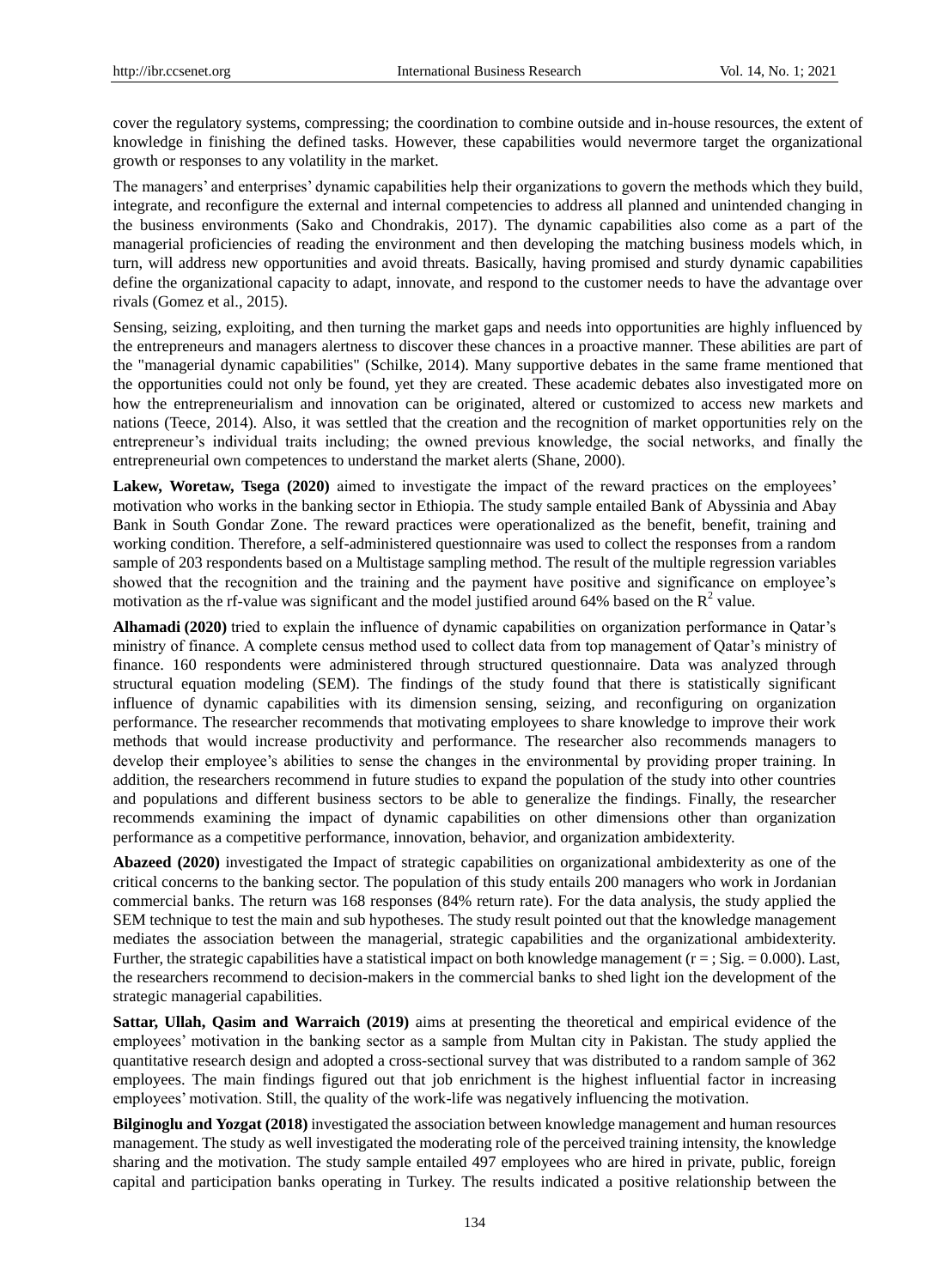perceived training intensity and knowledge sharing. Further, it provides the moderating role of motivation and self-efficacy.

**Adegboyega (2018)** investigated the influence of achievement motivation on Nigerian undergraduates' attitudes towards examination. 1536 undergraduates were administered through purposive and stratified sampling technique, data was collected through two questionnaires, achievement motivation scale (AMS) and attitude toward examination scale (ATES). Data was analyzed through Pearson product moment correlation (PPMC) statistical technique at P≤0.05 and the findings  $\lceil r = .55, df = 1534, Sig = 0.000\rceil$  showed that majority of Nigerian undergraduates have high level of achievement motivation, in addition the Nigerian undergraduates showed positive attitude toward examination and there was a significant correlation between need for achievement motivation and attitude of Nigerian undergraduates toward examination.

**Sabiu, Abdullah, Amin, and Tahir (2018)** examined the correlation between the need for achievement motivation and entrepreneur persistence of bumiputra entrepreneurs in Malaysia. 171 questionnaires were self -administered through simple random sampling technique to micro bumiputra entrepreneurs, the results from Pearson correlation was ( $r = 0.527$ , Sig. = 0.000, P  $\leq$  0.05) which showed that there is evidence that there is statistically significant correlation between the need for achievement motivation and entrepreneur persistence with a positive upward linear relationship between motivation and entrepreneur persistence with strong correlation. The study recommends in the future that the focus of government programs and initiatives should be on the quality of the entrepreneurs and not on the quantity.

• Research Hypotheses

According to the context of this research, below is the research hypothesis.

- $\bullet$  H0<sub>1</sub>: There is no statistically significant impact at  $p \le 5\%$  of Motivation with its dimensions ("Need for Achievement, Need for Power, Need for Affiliation") on Dynamic Capabilities with its combined dimension (Sensing, Seizing, Reconfiguring) in Jordanian Commercial banks.
- H0<sub>2</sub>: There is no statistically significant impact at  $p \le 5\%$  of Motivation with its combined dimensions ("Need for Achievement, Need for Power, Need for Affiliation") on Sensing in Jordanian Commercial banks.
- H0<sub>3</sub>: There is no statistically significant impact at  $p \le 5\%$  of Motivation with its combined dimensions ("Need for Achievement, Need for Power, Need for Affiliation") on Seizing in Jordanian Commercial banks.
- $\bullet$  H0<sub>4</sub>: There is no statistically significant impact at  $p \le 5\%$  of Motivation with its combined dimensions ("Need for Achievement, Need for Power, Need for Affiliation") on Reconfiguring in Jordanian Commercial banks.

# **3. Methodology**

This research is explanatory, it will apply the quantitative method and follow the deductive approach as the data will be attained based on the questionnaire instrument.

# *3.1 Research Population and Sample*

The population of the research consists of all workers in the 13 Jordanian commercial banks, listed in Amman Stock Exchange, namely, the Housing Bank, Cairo Amman Bank, Arab Bank, Invest bank, Union Bank, ABC bank, Capital bank, Jordan bank, Jordan Kuwaiti Bank, Jordan Ahli bank, Commerrital bank, [Arab Jordan](https://en.wikipedia.org/wiki/HSBC_Bank_Middle_East#Jordan)  [Investment Bank](https://en.wikipedia.org/wiki/HSBC_Bank_Middle_East#Jordan) and Soci  $\acute{\textbf{e}}$  G in fraction bank. The number of workers in the banks is estimated by 20,000 workers. According to the population size (10593) divided on the selected banks and depending on Sekaran`s table (Sekaran, 2013), the sample size was determined based on the employees` number in each selected bank. The current study will use simple random sampling method. The sample size is 384, and the valid for analysis is 336 respondents. Depending on the sampling size of (Sekaran, 2013).

#### *3.2 Measurement Instruments*

The measurement items were adopted from previous literature to affirm on the validity and reliability of the scales, the study will contain 4 main parts as the following:

**Part (1):** The Demographic data that includes the gender, the age, the position and the year of experience of the respondent.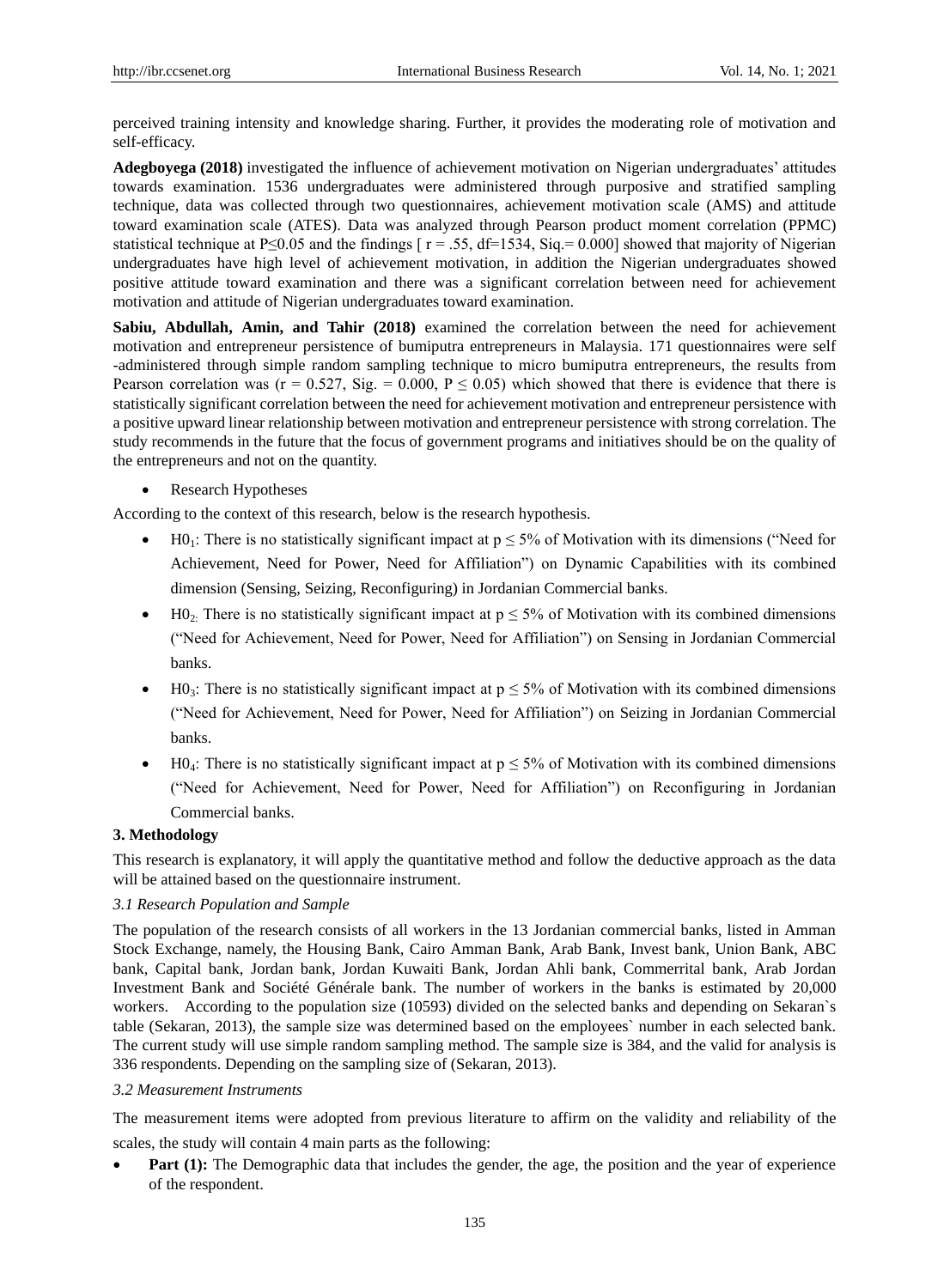- Part (2): The measurement scale of managerial capabilities and its dimension of sensing, seizing and reconfiguring that was adapted based on the study of Garrido et al., 2020.
- Part (3): The measurement scale of the motivation and its dimensions (need of achievement, need of power and need of affiliation) that was adapted based on the study of Andersen, 2018

The questionnaire will be transcribed in English and then interpreted into Arabic to widen the segment of respondents. All items were rated as a five-point Likert scale as follows for positive questions: "(5) = very important,  $(4)$  = Important,  $(3)$  = for Neither Important nor Unimportant,  $(2)$  = Unimportant,  $(1)$  = Very Unimportant".

## *3.3 Research Model*

In the light of the research hypothesis, figure (1) illustrates the research model.



Figure 1. The Impact of Motivation on Dynamic Capabilities in Jordanian Commercial Bank (Teece, 2009; Pardee, 1990)

# **4. Data Analysis**

Table 4.1 shows the results of the demographic data for the respondents; before that, it is worth to mention that the final sample size is 336 respondents. Nevertheless, the researcher distributed a total of 602 surveys using both online and paper-based questionnaires. The number of the returned instruments was 492 (81.7% return rate). After eliminating any incomplete or inappropriately filled questionnaires, the valid ones were 336 (55.8% of the total), which is the decent rate in comparison with the lengthy approvals and authorization process followed by the researcher to distribute and share the survey to the targeted bankers.

Table 4.1. Demographic Data

|                              |                       | <b>Frequency</b> | $\frac{0}{0}$ |
|------------------------------|-----------------------|------------------|---------------|
| Gender                       | Male                  | 143              | 42.6%         |
|                              | Female                | 193              | 57.4%         |
| Age                          | Under 30 years        | 104              | 31.00%        |
|                              | $30-39$ years         | 136              | 40.50%        |
|                              | $40-49$ years         | 69               | 20.50%        |
|                              | $50-59$ years         | 24               | 7.14%         |
|                              | Over 60 years         | 3                | 0.80%         |
| <b>Educational Level</b>     | <b>High School</b>    | 4                | 1.2%          |
|                              | College Degree        | 23               | 6.8%          |
|                              | Bachelor's degree     | 254              | 75.6%         |
|                              | Master's Degree       | 53               | 15.8%         |
|                              | Doctoral Degree       | 2                | .64%          |
| <b>Experience in Banking</b> | Less or equal 9 years | 132              | 39.2%         |
| <b>Industry</b>              | $10 - 14$ years       | 121              | 36.0%         |
|                              | $15 - 20$             | 63               | 18.8%         |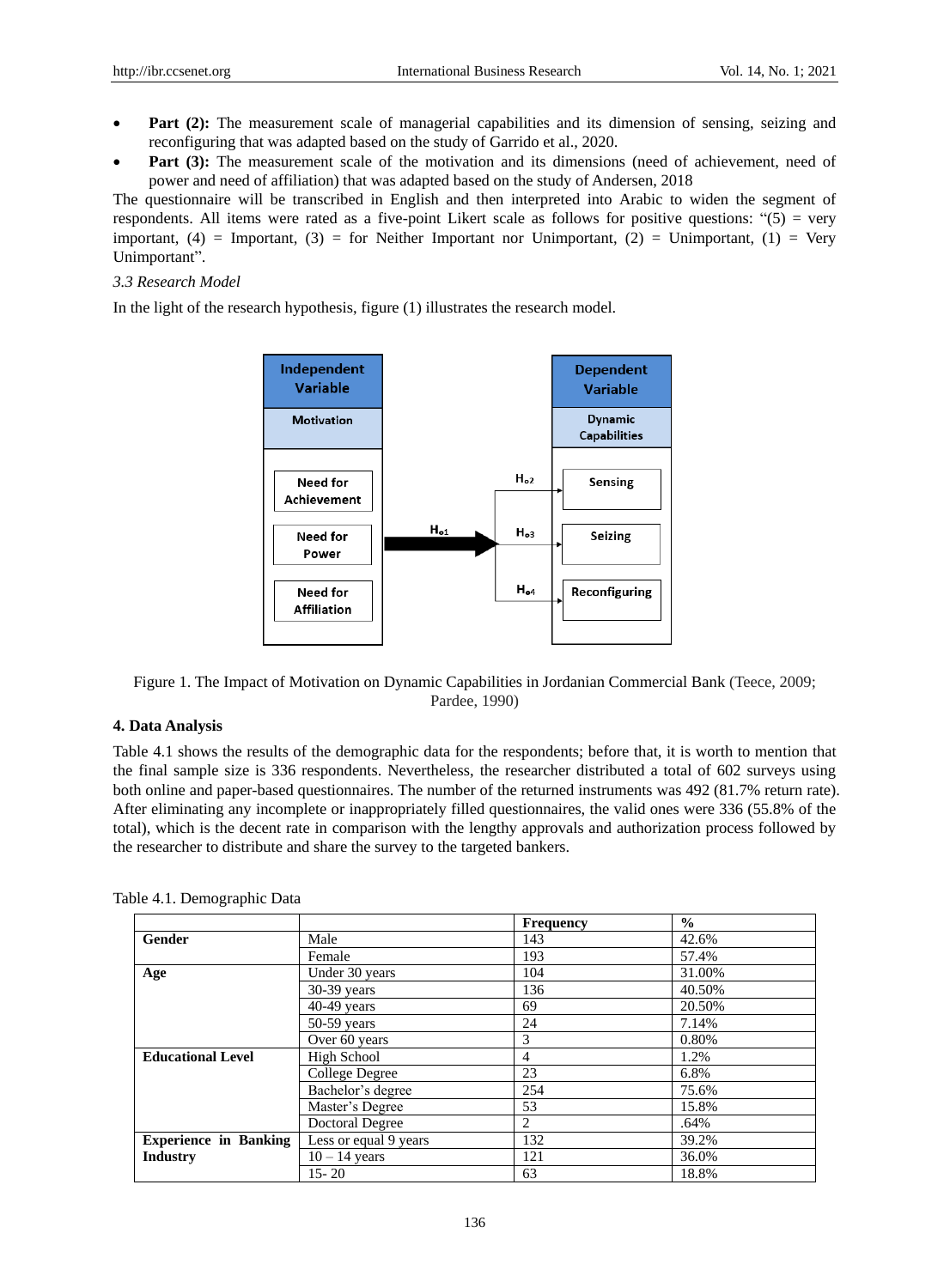|                     | More than 20          | 20  | 6.0%  |
|---------------------|-----------------------|-----|-------|
| <b>Job Position</b> | Basic – level staff   | 70  | 20.8% |
|                     | Basic- level Manager  | 99  | 29.5% |
|                     | Middle- level Manager | 133 | 39.6% |
|                     | High- level Manager   |     | 9.5%  |
|                     | Other                 |     | 0.6%  |

As observed from the results in table 4.1, the males are 143, which represent 42.6% of the research sample. However, the females are 193, which represent 57.4% of it. These results from statistical viewpoint show diversity in the research sample and proper representation of each gender, which, in turn, helps to generalize the results from the sample to the bankers as the research population as both genders are well signified. On the other hand, the results show an issue in gender equality in the banking industry as the higher representation of the female employees in the banks.

For the age groups, most of the sample fall in the groups 30-39 years (40.5%), and under 30 years (31%), these groups as well represent most of the bankers. The results are confirmed from the years of experience where about 39.2% of the sample (i.e., the majority) are experienced with less or equal nine years, followed by 36.0% for the category  $10 - 14$  years. However, the last group is 6.0% for the senior people with more than 20 years of experience. The years of expertise are coherent with the organizational structure, where the operational levels require junior, senior and administrative employees. However, the executive level is filled with the least number of employees who involves in decision-makers and strategic planning matters.

It is also observed from the academic qualification that the massive of the respondents hold a bachelor degree as per the required job qualification for most of the positions in the banks, their percentage is 75.6%, 15.8% of them holds Master's degree, and 6.8% holds a diploma and 1.2% has a high school degree. Last, the managerial positions show that there is a diversity in the views, where the mid-level managers are 39.6% of the sample, the basic level managers are 29.5%, the nonmanagerial employees (Basic – level staff) are 20.8%. Last, the executive level people are 9.5% of the sample.

### **Normality Test**

The outcomes of Skewness test are -1.806, -1.774, -1.501, -1.402, -1.697, -1.238, -1.271, -1.376, -1.417, -1.415,  $-0.253$  and  $-1.565$  respectively, where all of the values are within the cutoff point acceptance range  $(-2 - +2)$ . The Kurtosis tests results are 5.090, 5.280, 4.682, 3.364, 5.661, 2.241, 2.320, 2.996, 3.503, 3.286, -1.100 and 4.631, all the variables fall in the range in of the cutoff points  $(-7 \text{ to } +7)$ .

The results settle the capability to generalize the research verdicts and conclusions from the sampled bank employees across all other employees in the banking sector as they are normally distributed.

# *4.3 Reliability Test*

The "purpose of the reliability test is to examine the supposition that if the researcher distributes the same instrument (questionnaire) instrument to the same respondents within almost the same time and conditions, then check whether the researcher will obtain the same outcomes or not. Statisticians evaluate the reliability using Cronbach Alpha coefficient. Its value is recommended to exceed 0.7, yet some academics accept the values 0.6 and 0.5" (Sekaran & Bougie, 2013).

|                     | <b>Cronbach Alpha</b> |
|---------------------|-----------------------|
| Need of achievement | 0.959                 |
| Need of power       | 0.884                 |
| Need of affiliation | 0.897                 |
| Sensing             | 0.887                 |
| Seizing             | 0.871                 |
| Reconfiguring       | 0.910                 |

Table 4.3. Cronbach alpha

Table 4.3 demonstrates high-reliability values as all dimensions and variables are higher than the hypnotized cutoff point of 0.7. The results bring high creditability to the results and ability to generalize the conclusions of the sample to the whole population (whole banking sector employees) as they reflect high credibility and honesty in the answers.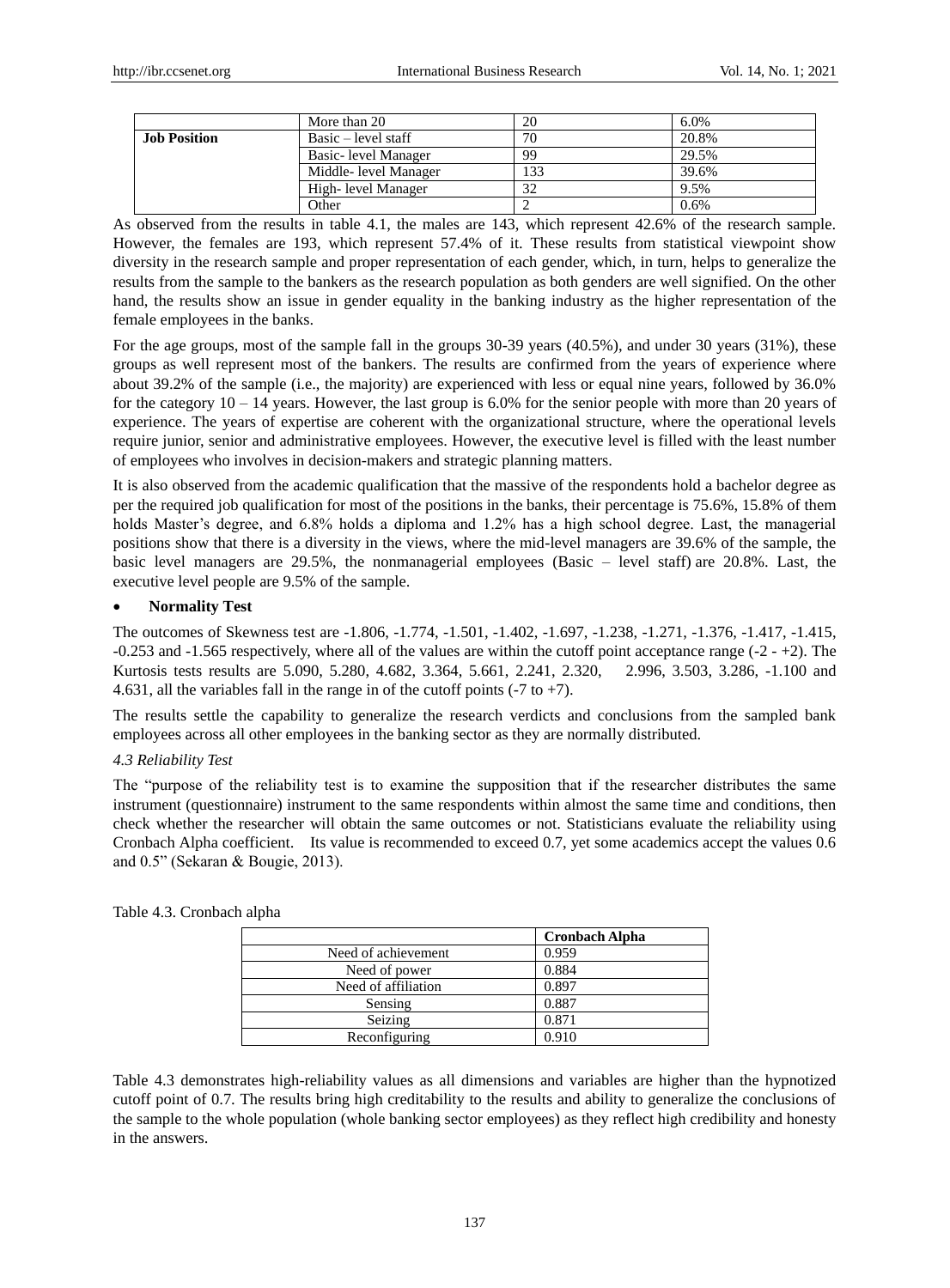# **Hypothesis Testing**

The research will apply the "multiple regression" using SPSS (as test step 1). In the multiple regression, the "correlation coefficient" as one of the commonly referred statistical tests which assess to determine the direction and the strength of this relationship between any two variables. Pearson correlation coefficient (r) ranges between the values -1 to the value +1. However, the "zero" value means non-existence of any linear relationship. The values of 1.00 and -1.00 figures out a complete full direct correlation (positive/negative) between these variables (Hair et al., 2011). The data normality (see section 4.2) and multicollinearity (see section 4.6) are preconditions of the linear regression (Hair et al., 2011).

The Coefficient of Determination  $(R<sup>3</sup>)$  measures how much the independent variable(s) justifies and clarify the research problem, which is the dependent variables. Coefficient of Determination - R² value falls between zero and one. The higher the coefficient of determination values means an improved regression model and better fit based on the responses (observations) (Salkind, 2016). The F-value reveals the impact of the independent.

|                                        |         | <b>T-Test</b> | P value | <b>B</b> (beta) |
|----------------------------------------|---------|---------------|---------|-----------------|
|                                        |         | $\leq$        | $< 5\%$ |                 |
| <b>Managerial Dynamic capabilities</b> |         |               |         |                 |
| Need of achievement<br>$\bullet$       |         | 3.035         | 0.003   | 0.476           |
| Need of power<br>$\bullet$             |         | 11.808        | 0.005   | 0.094           |
| Need of affiliation<br>$\bullet$       |         | 8.801         | 0.000   | 0.155           |
| R                                      | 0.854   |               |         |                 |
| <b>R</b> Square                        | 0.730   |               |         |                 |
| <b>F</b> -value                        | 449.081 |               |         |                 |
| P value                                | 0.000   |               |         |                 |

Table 4.3. Multiple regression

According to results in table 4.3, the r value is 85.4% which specifies a strong relationship, the  $R^2$  value as well designates the examined dimensions can justify 73% of the performance which means a strong model fitting based on the research unit. For the impact test, the F-value (449.081) of the scenario shows an impact of the general model motivation and managerial Dynamic capabilities. This is confirmed with the p-value of the F-test (0.000). The t-test as a specific test shows a significant impact as well where the p-value is less than 5%. For the innovation, the highest T-value is illustrated (26.427) and the p-value is significant as well. The impact is significant as well for the relationships between the motivation and managerial dynamic capabilities

The beta values designate if the independent variable or dimension increase with one measurement unit, the β value confers the resulted increase (if β is positive) or the reduction (if β is negative) on the managerial dynamic capabilities.

# **5. Limitations**

This study has some limitations which includes data access limitations and access limitations. The study recommends extending its scope and review the human resources polices to review the motivation system in the Jordanian banks.

# **6. Conclusions**

The motivation issue has been subjects of significant interest across management researchers and managers at the same level, and it has resulted in many theories by academics. The motivation is the way individuals and groups are inspired to act in a predictable manner with the view to get a positive reward and to satisfy real human needs to stay motivated and to act beyond a call of duty. The motivation leads the employees to perform in a level that is above the expectations under the "wants" not the "must" motives. Different kinds of motivations can involve a person. These consist of primary/necessary and consequent motivation. Primary motivation entails need such as starvation, thirst, warmth, sex, and other primary motives which influence a person's behavior at a fundamental level. The secondary motivation is recognized in therapy as "learned" motivation, varies from one personality to another. Hereabouts, a person consciously craves a goal or result and works in a way that causes.

The managerial implications of this research is to reflect on the management experience to improve the way that the firms improve their team members from the perspective of senior management and strategic perspective. Further, this study is customized to the context of banking sector, which brings improved empirical results.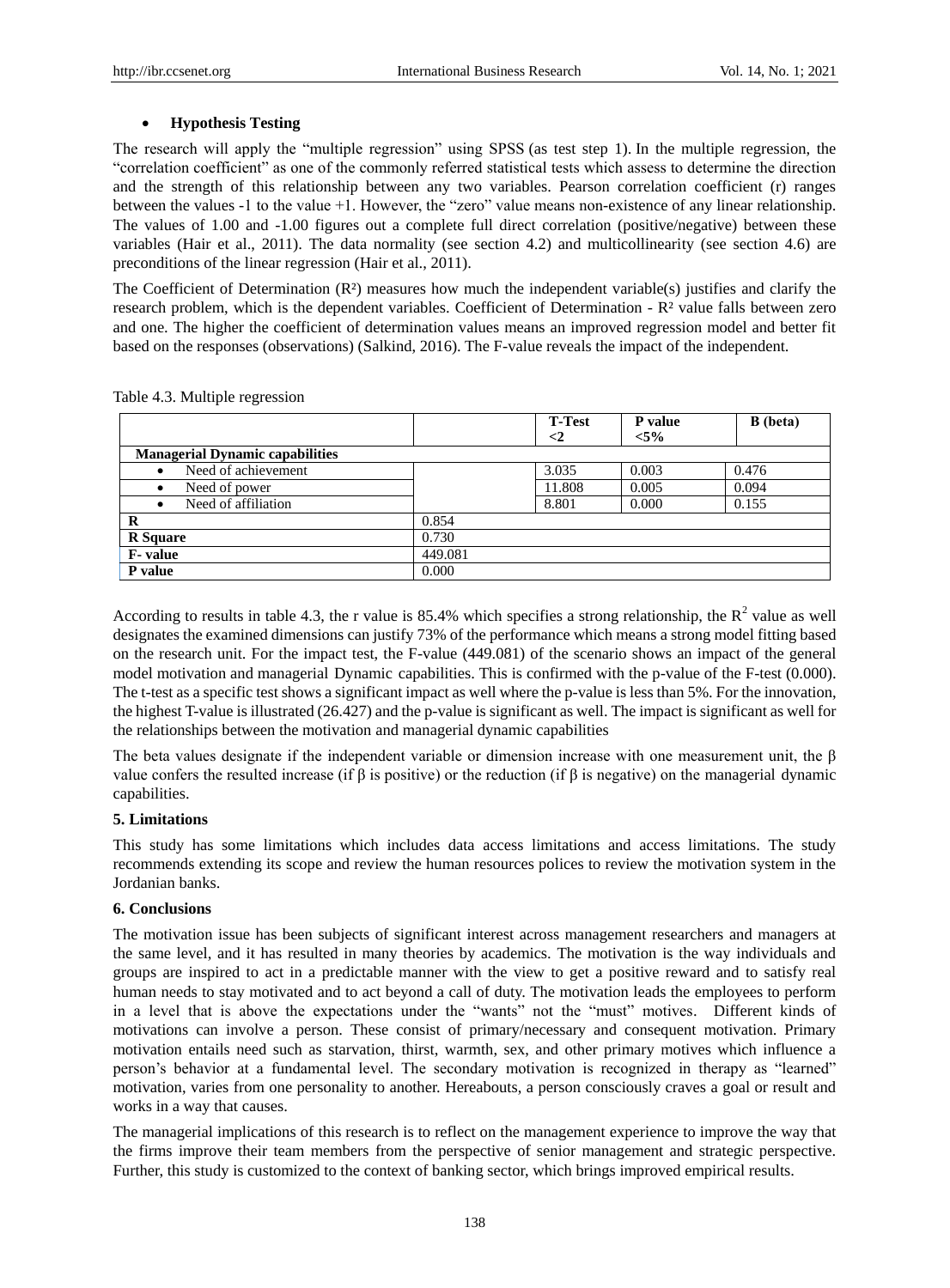The dynamic capabilities are essentially emphasized on three key elements which are identification of the environment, developments of the internal capabilities. Also, the evaluation of all opportunities and their relation to customers' requirements as part of "sensing" the unexplored futures. The mobilization of resources to approach these opportunities, and then "seizing" the benefit of them. Furthermore, the "reconfiguring" of these scrutinized values. Thus, sensing, seizing, and reconfiguring are important steps for any organization that wants to sustain long-term directions with consumers' needs. Moreover, responding to external environment (social, technologic, ecological, economic, political (STEEP)) factors without neglecting the rivals and the competitive forces.

The study sample entailed 336 employees where a survey instrument distributed to them, the study results indicate that there is a significant impact of the motivation dimensions on the managerial dynamic capabilities.

#### **References**

- Adegboyega, L. O. (2018). Influence of Achievement Motivation on Nigerian Undergraduates' Attitude towards Examination. *International Journal of Instruction*, *11*(1), 77-88. https://doi.org/10.12973/iji.2018.1116a
- Alhamadi, M. S. (2020). The Influence of Dynamic Capabilities on Organisational Performance: An Empirical Study on Qatar's Ministry of Finance. *Global Journal of Management And Business Research*.
- Anderman, E. M. (2020). Achievement motivation theory: Balancing precision and utility. *Contemporary Educational Psychology*, 101864. https://doi.org/10.1016/j.cedpsych.2020.101864
- Barney, J. B. (2001). Is the resource-based "view" a useful perspective for strategic management research? Yes. *Academy of management review, 26*(1), 41-56. https://doi.org/10.5465/amr.2001.4011938
- Barney, J. B., & Mackey, A. (2016). Text and metatext in the resource‐based view. *Human Resource Management Journal, 26*(4), 369-378. https://doi.org/10.1111/1748-8583.12123
- Barney, J., Wright, M., & Ketchen Jr, D. J. (2001). The resource-based view of the firm: Ten years after 1991. *Journal of management, 27*(6), 625-641. https://doi.org/10.1177/014920630102700601
- Bawa, P., Watson, S. L., & Watson, W. (2018). Motivation is a game: Massively multiplayer online games as agents of motivation in higher education*. Computers & Education, 123,* 174-194. https://doi.org/10.1016/j.compedu.2018.05.004
- Boachie-Mensah, F. O. (2006). Essentials of management.
- Girod, S. J., & Whittington, R. (2017). Reconfiguration, restructuring and firm performance: Dynamic capabilities and environmental dynamism. *Strategic Management Journal, 38*(5), 1121-1133. https://doi.org/10.1002/smj.2543
- Gomez, C., Perera, B. Y., Weisinger, J. Y., Tobey, D. H., & Zinsmeister-Teeters, T. (2015). The impact of immigrant entrepreneurs' social capital related motivations. *New England Journal of Entrepreneurship*, *18*(2), 3. https://doi.org/10.1108/NEJE-18-02-2015-B002
- Haarhaus, T., & Liening, A. (2020). Building dynamic capabilities to cope with environmental uncertainty: The role of strategic foresight**.** *Technological Forecasting and Social Change*, *155*, 120033. https://doi.org/10.1016/j.techfore.2020.120033
- Hasbullah, R., & Moeins, A. (2017). The influnceof professionalism, achievement motivation and empowerment against the work discipline and its implication on teacher performance: empirical study on high school teachers in Karawang regency**.** *International Journal of Business and Commerce*, *5*(6), 18-36.
- Johnson, G., Whittington, R., Scholes, K., Angwin, D. N., & Regnér, P. (2017). *Exploring strategy* (No. 11th e). Pearson.
- Marques, C. S., Marques, C. P., Ferreira, J. J., & Ferreira, F. A. (2019). Effects of traits, self-motivation, and managerial skills on nursing intrapreneurship. *International Entrepreneurship and Management Journal*, *15*(3), 733-748. https://doi.org/10.1007/s11365-018-0520-9
- Naguib, A. N., Elsaid, E., & Elsaid, A. M. (2017). The Impact of Dynamic Capabilities on Sustainable Competitive Advantage in the Pharmaceutical Sector in Egypt. *Business and Management Research*, *6*(2), 1. https://doi.org/10.5430/bmr.v6n2p1
- Omollo, P. A., & Oloko, M. A. (2015). Effect of motivation on employee performance of commercial banks in Kenya: A case study of Kenya Commercial Bank in Migori County. *International journal of human resource studies*, *5*(2), 87-103. https://doi.org/10.5296/ijhrs.v5i2.7504
- Osisioma, H., Nzewi, H., & Mgbemena, I. (2016). Dynamic capabilities and performance of selected commercial